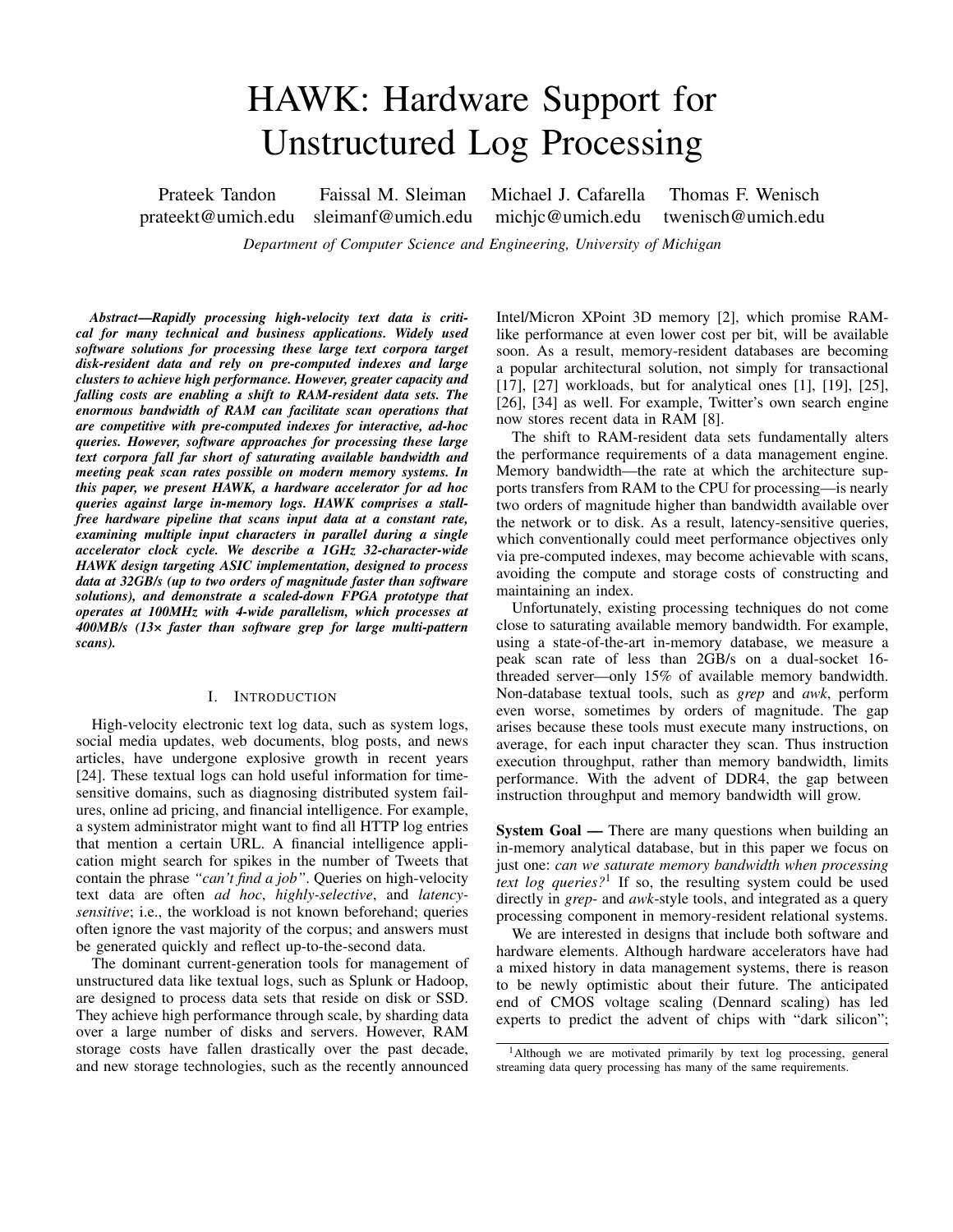that is, chips that are designed to have a substantial portion powered off at any given time [5], [11], [30]. This forecast has renewed interest in domain-specific hardware accelerators that can create value from otherwise dark portions of a chip—accelerators powered only when especially needed. Researchers have recently proposed several hardware designs tailored for data management [14], [33]. Further, recentlyannounced chip designs include *field programmable gate array (FPGA)* elements [7], making domain-specific hardware accelerators—implemented in FPGAs—even more practical and promising. There has also been substantial interest in using FPGAs for database query processing [13], [20], [31], [32].

Technical Challenge — It is not surprising that current software systems on standard cores fall short of saturating memory bandwidth. Most text processing systems use pattern matching state machines as a central abstraction, and standard cores that implement these machines in software can require tens of instructions per character of input. Further, efficiently representing state machines for large alphabets and complex queries is challenging; the resulting transition matrices are sparse, large, and randomly accessed, leading to poor hardware cache performance.

We set an objective of processing in-memory ASCII text at 32 *giga-characters per second* (GC/s), corresponding to 32GB/s from memory—a convenient power of two expected to be within the typical capability of near-future high-end servers incorporating several DDR3 or DDR4 memory channels. We investigate whether a custom hardware component can reach this performance level, and how much power and silicon area it takes. Achieving this processing rate with conventional multicore parallelism (e.g., by sharding the text log data into subsets, one per core) is infeasible; our measurements of a state-of-the-art in-memory database suggest that chips would require nearly 20× more cores than are currently commonplace in order to reach the target level of performance.

Our Approach — We propose a combination of a custom hardware accelerator and an accompanying software query compiler for performing selection queries over in-memory text data. When a user's query arrives, our compiler creates pattern matching finite state automata that encode the query and transmits them to the accelerator; the accelerator then executes the automata, recording the memory addresses of all text elements that satisfy the query. This list of results can then be used by the larger data management software to present results to the user, or as intermediate results in a larger query plan.

We exploit two central observations to obtain fast processing while using a reasonable hardware resource budget. First, our accelerator is designed to operate at a fixed scan rate: it always scans and selects text data at the same rate, regardless of the data or the query, streaming data sequentially from memory at 32GB/s. We can achieve such performance predictability because the scan engine requires no control flow or caches; hence, the hardware scan pipeline never stalls and can operate at a fixed 1GHz frequency, processing 32 input characters per clock cycle. Our approach allows us to avoid the cache misses, branch mispredictions, and other aspects of CPUs that make performance unpredictable and require area-intensive hardware to mitigate. Second, we use a novel formulation of the automata that implement the scan operation, thereby enabling a hardware implementation that can process many characters concurrently while keeping on-chip storage requirements relatively small. We conceptually concatenate 32 consecutive characters into a single symbol, allowing a single state transition to process all 32 characters. Naïvely transforming the input alphabet in this way leads to intractable state machines the number of outgoing edges from each state is too large to enable fixed-latency transitions. So, we leverage the concept of *bit-split pattern matching automata* [29], wherein the original automaton is replaced with a vector of automata that each process only a bit of input. As a result, each per-bit state requires only two outgoing transitions. Matches are reported when all bit-split automata have recognized the same search pattern.

Contributions and Outline — The core contributions of this paper are as follows:

- 1) We describe a typical log processing query workload, describe known possible solutions (that are unsuitable), and provide some background information about conventional approaches (Sections II, III).
- 2) We propose HAWK, a hardware accelerator design with a fixed scan-and-select processing rate. HAWK employs *automata sharding* to break a user query across many parallel processing elements. The design is orthogonal to standard data sharding (i.e., breaking the dataset into independent parts for parallel processing), and can be combined with that approach if needed (Sections IV, V).
- 3) We describe a 1GHz 32-character-wide HAWK design targeting ASIC implementation, which can saturate nearfuture memory bandwidth, outperforming current software solutions by orders of magnitude. Indeed, our scan operations are fast enough that they are often competitive with software solutions that utilize pre-computed indexes.
- 4) We validate our ASIC design with a scaled-down FPGA prototype. The FPGA prototype is a 4-wide HAWK design and operates at 100MHz. Even at this greatly reduced processing rate, the FPGA design outperforms *grep* by 13× for challenging multi-pattern scans.

Section VII covers related work and Section VIII concludes.

# II. PROBLEM DESCRIPTION

| hadoop.apache.org; 06:32:09; opera;<br>mahout.apache.org; 06:32:15; safari; osx; |  | linux: | 131.24.0.7:<br>187.98.32.1:                 | 279<br>1729 |
|----------------------------------------------------------------------------------|--|--------|---------------------------------------------|-------------|
| hadoop.apache.org; 06:32:23; firefox; osx;<br>chukwa.appendne.org; 06:32:25; ie; |  |        | 243.56.171.53; 583<br>windows; 54.12.87.10; | 9854        |

# *...* **Fig. 1:** A sample log file.

We focus on the problem of enabling scans of textual and log-style data to saturate modern memory bandwidth. Figure 1 shows a brief example of such data. The query workload is a mixture of standing queries that can be precompiled, and *ad hoc* ones driven by humans or by automated responses to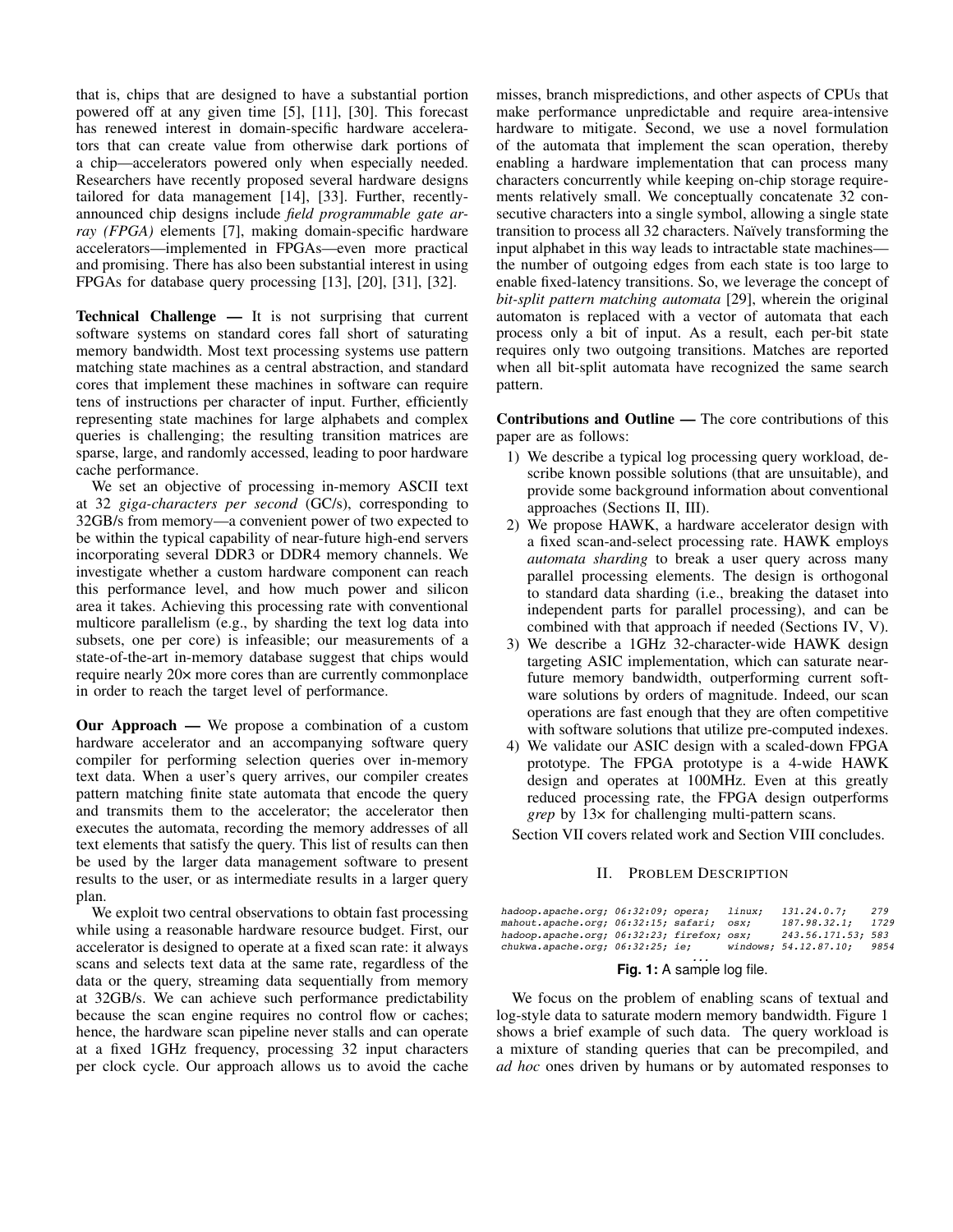previous query results. The actual queries involve primarily field-level tokenization plus string equality tests.

In this section, we cover the user-facing desiderata of such a system, including the data model and query language. Then, we consider traditional software solutions for such queries and why hardware acceleration is desirable.

# *A. Desiderata for a Log Processing System*

**Data Characteristics** — The text to be queried is  $log$ -style information derived from Web servers or other log output from server-style software. We imagine a single textual dataset that represents a set of records, each consisting of one or more explicitly delimited fields. The number of fields per record may vary. For example, a typical record may contain date stamp and optional source identifier information in addition to free-form text.

Standard sharing formats such as JSON are increasingly common but still create non-trivial computational serialization and deserialization overhead when applied at large scale. As a result, they are generally only used for relatively-rare "interface-level" data communications, and are not standard for bulk logs that are intended to be human-readable. However, if the user does want to process JSON with our proposed hardware, doing so is possible using the filter-style deployment described in Section II-B.

In contrast to existing systems like *Splunk*, we do not construct an index when ingesting data or as logs arrive, thereby avoiding both the processing and storage cost of indexing, and instead execute queries exclusively via scan operators. Whereas an inverted index might accelerate string-equality queries, index construction can take hours and consume a majority of available memory capacity, increasing the number of servers required to manage a given data set. Furthermore, joins seeking n-grams with frequent terms can remain expensive even with indexes. Our objective is to demonstrate that indexfree selection queries are viable with hardware acceleration.

Query Language — The data processing system must answer selection and projection queries over the aforementioned data. Fields are simply referred to by their field number. For example, for the data in Figure 1, we might want to ask:

```
SELECT $3,$5 WHERE $6=200 AND
  ($5="132.99.20.201" OR $5="100.202.44.1")
```
The system must support Boolean predicates on numeric  $(=, \langle \rangle, \rangle, \langle \langle \rangle, \langle =, = \langle \rangle)$  and textual fields (equality and LIKE).

Query Workload — We assume queries that have four salient characteristics. *1)* They are *ad hoc*, possibly written in response to ongoing shifts in the incoming log data, such as in financial trading, social media intelligence, or network log analysis. *2)* Queries are *time-sensitive*: the user expects an answer as soon as possible, perhaps so she can exploit the quick-moving logged phenomenon that caused her to write the query in the first place. *3)* Queries are *highly selective*: the vast majority of the log data will be irrelevant to the user. The user is primarily interested in a small number of very relevant rows in the log.

Thus, although our system offers projections, it is *not* designed primarily for the large aggregations that motivate columnar storage systems. *4)* Queries may *entail many equality tests*: we believe that when querying logs, it will be especially useful for query authors to search a field for a large number of constants. For example, imagine the user wants to see all log entries from a list of suspicious users:

SELECT \$1,\$2,\$3 WHERE \$3='user1' OR \$3='user2' OR \$3='user3' OR ...

or imagine a website administrator wants to examine latency statistics from a handful of "problem URLs":

```
SELECT $1,$4, WHERE $1='/foo.html'
  OR $1='/bar.html' OR ...
```
If we assume the list of string constants—the set of usernames or the set of problematic URLs—is derived from a relation, these queries can be thought of as implementing a semijoin between a column of data in the log and a notional relation from elsewhere [10]. This use case is so common that we have explicit support for it in both the query language and the execution runtime. For example, for a query logically equivalent to the one above, a user can more compactly write:

SELECT \$1,\$4 WHERE \$1={"problemurls.txt"}

When integrating HAWK with the software stack and interacting with the user, we envision at least two possible scenarios. The first usage scenario involves close integration with a data management tool. When the database engine encounters an ad hoc query, the query is handed off to the accelerator for processing, potentially freeing up the server cores for other processing tasks. Once the accelerator has completed execution, it returns pointers in memory to the concrete results. The database then retakes control and examines the results either for further processing (such as aggregation) or to return to the user. This scenario can be generalized to include nondatabase text processing software, such as *grep* and *awk*.

The second usage scenario involves a stand-alone deployment, in which a user submits queries directly to the accelerator (via a minimal systems software interface) and the accelerator returns responses directly to the user. In either case, the RDBMS software and the user do not interact directly with the hardware. Rather, they use the hardware-specific query compiler we describe in Section V-A.

# *B. Regular Expression Parsing*

Processing regular expressions is not a core goal for our design: regular expressions may not be required for many log processing tasks, and our hardware-based approach does not lend itself to the potentially deep stacks that regex repetitions enable. The hardware natively supports exact string comparisons including an arbitrary number of single-character wildcards. However, it is possible to build a complete regular expression processing system on top of our proposed mechanism—HAWK can be used to implement all of the equality testing driven components of the regular expression, and strings that pass this "prefilter" can then be examined with a more traditional software stack for full regex processing.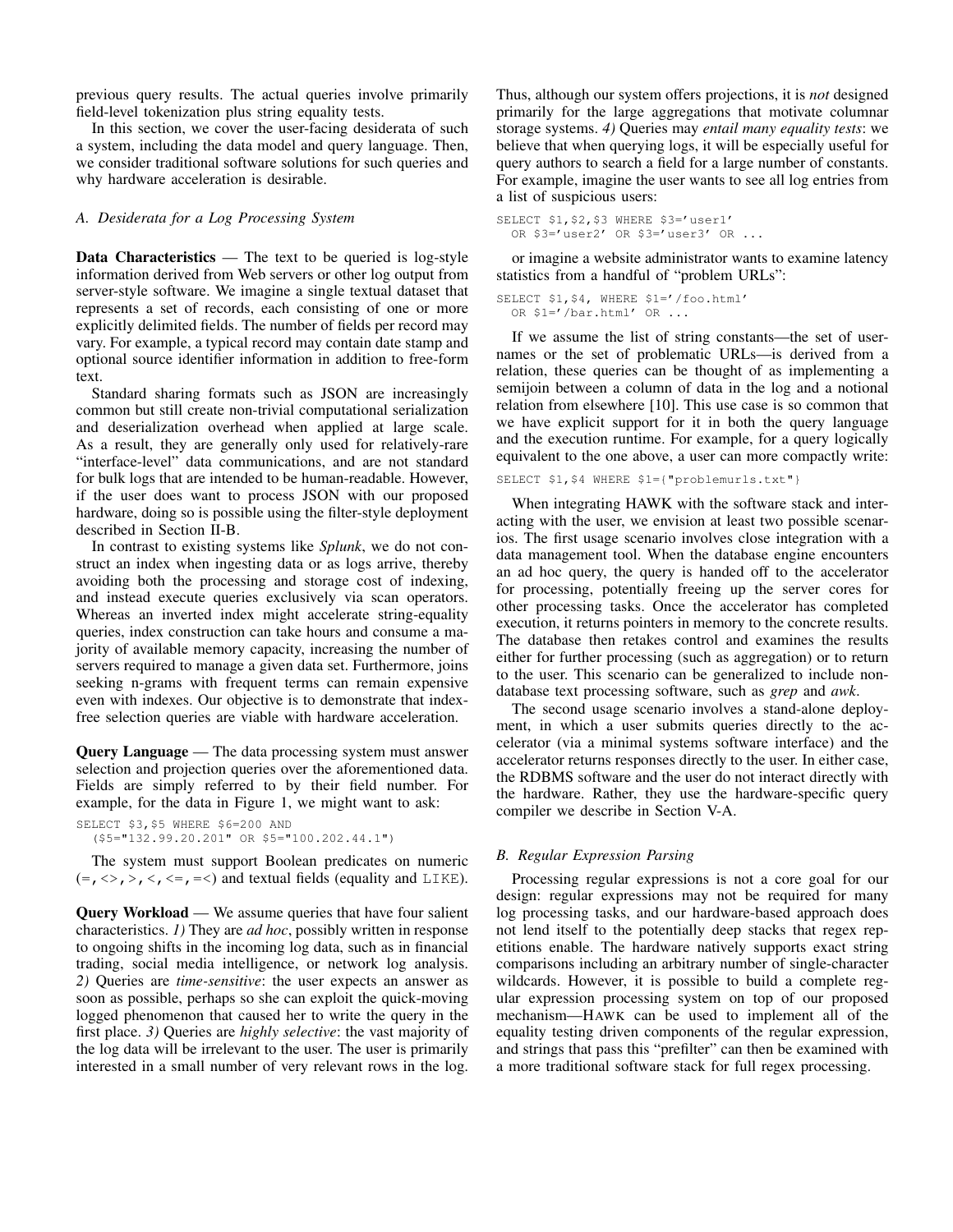# *C. Conventional Solutions*

Today, scan operations like those we consider are typically processed entirely in software, and often using inverted indexes. Simple text processing is often performed with command-line tools like *grep* and *awk*, while more complex scan predicates are more efficiently processed in column-store relational databases, such as *MonetDB* [17] and *Vertica* [15]. Keyword search is typically performed using specialized tools with pre-computed indexes, such as *Lucene* [18] or the *Yahoo S4* framework [21].

However, software-implemented scans fall well short of the theoretical peak memory bandwidth available on modern hardware because scan algorithms must execute numerous instructions (typically tens, and sometimes hundreds) per byte scanned. Furthermore, conventional text scanning algorithms require large state transition table data structures that cause many cache misses. For our design goal of 32GC/s, and a target accelerator clock frequency of 1GHz, our system must process 32 characters each clock cycle. Given a conventional core's typical processing rates of at most a few instructions per cycle, and many stalls due to cache misses, we would potentially require hundreds of cores to reach our desired level of performance. Indexes are clearly effective, but are also time-consuming and burdensome to compute. Traditional index generation is expensive in time and memory. C. Conventions when the three we consider are type<br>
That was operations like these we consider are type<br>
communal fine costs integrand only and column is the second in the second integrand only in consider the second inte

Hardware-based solutions have been marketed for related applications, for example, IBM Netezza's data analytics appliances, which make use of FPGAs alongside traditional compute cores to speed up data analytics [13]. Our accelerator design could be deployed on such an integrated FPGA system. Some data management systems have turned to graphics processing units (GPUs) to accelerate scans. However, prior work has shown that GPUs are ill-suited for string matching problems [35], as these algorithms do not map well to the *single instruction multiple thread (SIMT)* parallelism offered by GPUs. Rather than rely on SIMT parallelism, our accelerator, instead, is designed to efficiently implement the finite state automata that underlie text scans; in particular, our accelerator incurs no stalls and avoids cache misses.

In short, existing software and hardware solutions are unlikely to reach our goal of fully saturating memory bandwidths during scan—the most promising extant solution is perhaps the FPGA-driven technique. Therefore, the main topic of this paper is how we can use dedicated hardware to support the aforementioned query language at our target processing rate.

# III. BACKGROUND

We briefly describe the classical algorithm for scanning text corpora, on which HAWK is based. The Aho-Corasick algorithm [4] is a widely used approach for scanning a text corpus for multiple search terms or *patterns* (denoted by the set  $S$ ). Its asymptotic running time is linear in the sum of the searched text and pattern lengths. The algorithm encodes all the search patterns in a finite automaton that consumes the input text one character at a time.

The Aho-Corasick automaton *M* is a 5-tuple  $(Q, \alpha, \delta, q_0, A)$ 



**Fig. 2: An Aho-Corasick Pattern Matching Automaton.** Search patterns are *he*, *she*, *his*, and *hers*. States *2*, *5*, *7*, and *9* are accepting states.

- 1) A finite set of states  $Q$ : Each state  $q$  in the automaton represents the longest prefix of patterns that match the recently consumed input characters.
- 2) A finite alphabet  $\alpha$ .
- 3) A transition function  $(\delta: Q \times \alpha \rightarrow Q)$ : The automaton's transition matrix comprises two sets of edges, which, together, are closed over  $\alpha$ . The *goto function*  $g(q, \alpha_i)$ encodes transition edges from state  $q$  for input characters  $\alpha_i$ , thereby extending the length of the matching prefix. These edges form a trie (prefix tree) of all patterns accepted by the automaton. The *failure function*  $f(q, \alpha_i)$ encodes transition edges for input characters that do not extend a match.
- 4) A start state  $q_0 \in Q$ , or the *root node*.
- 5) A set of accepting states A: A state is accepting if it consumes the last character of a pattern. An *output function output(q)* associates matching patterns with every state *q*. Note that an accepting state may emit multiple matches if several patterns share a common suffix.

Figure 2 shows an example of an Aho-Corasick trie for the patterns 'he', 'she', 'his' and 'hers' (failure edges are not shown for simplicity).

Two challenges arise when seeking to use classical Aho-Corasick automata to meet our performance objective: (1) achieving deterministic lookup time, and (2) consuming input fast enough. To aid in our description of these challenges, we leverage the notation in Table I.

| Parameter                                          | Symbol   |
|----------------------------------------------------|----------|
| Alphabet                                           | $\alpha$ |
| Set of search patterns                             | S        |
| Set of states in pattern matching automaton        | Q        |
| Characters evaluated per cycle (accelerator width) | W        |

**TABLE I:** Notation.

Deterministic lookup time — A key challenge in implementing Aho-Corasick automata lies in the representation of the state transition functions, as various representations trade off space for time. The transition functions can be compactly represented using various tree data structures, resulting in lookup time logarithmic in the number of edges that do not point to the root node (which do not need to be explicitly represented). Alternatively, the entire transition matrix can be encoded in a hash table, achieving amortized constant lookup time with a roughly constant space overhead relative to the most compact tree. However, recall that our objective is to process input characters at a constant rate, without any possibility of stalls in the hardware pipeline. We require deterministic time per state transition to allow multiple automata to operate in lockstep on the same input stream. (As will become clear later, operating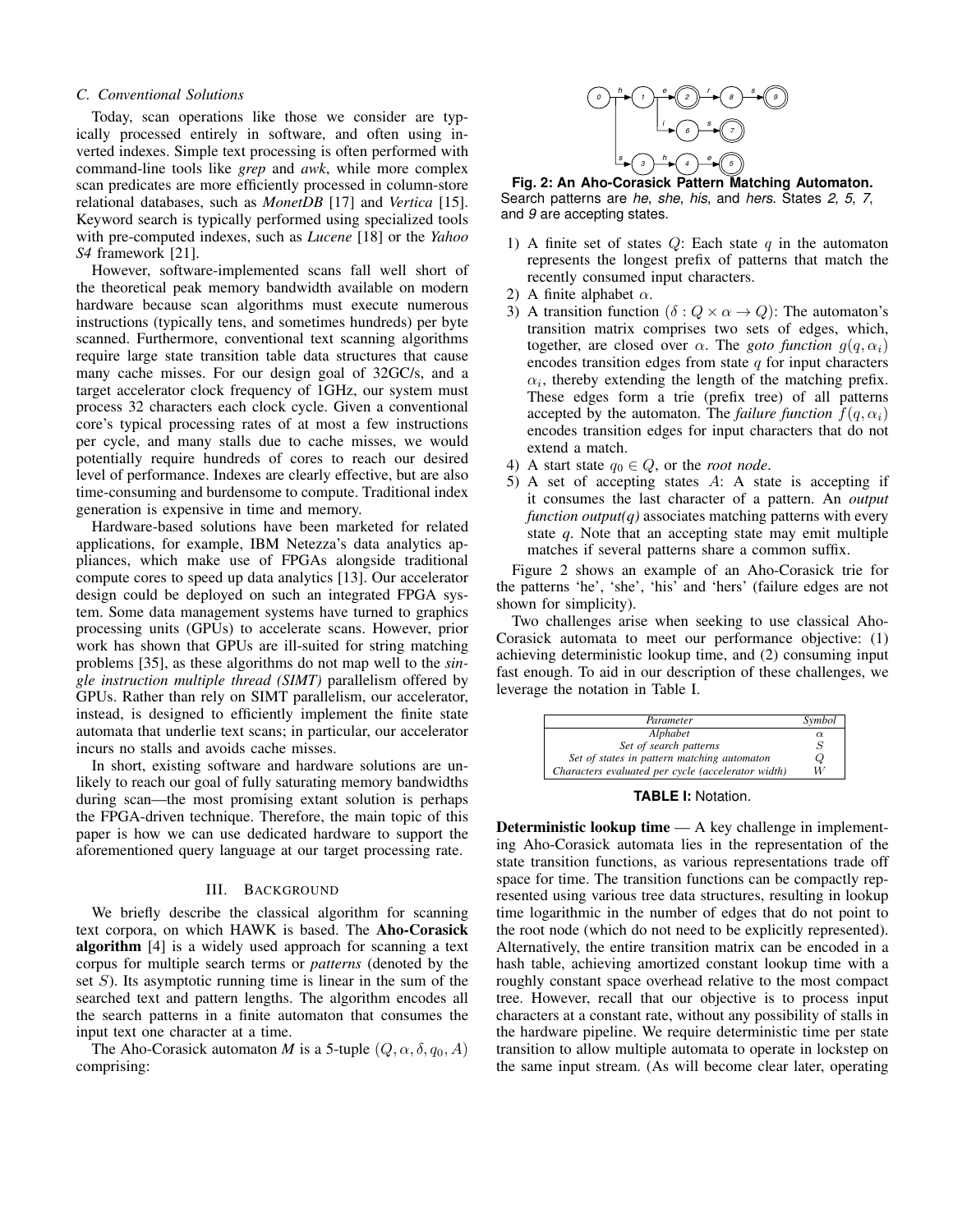multiple automata in lockstep on the same input is central to our design). Hence, neither logarithmic nor amortized constant transition time are sufficient.

Deterministic transition time is easily achieved if the transition function for each state is fully enumerated as a lookup table, provided the resulting lookup table is small enough to be accessed with constant latency (e.g., by loading it into an onchip scratchpad memory). However, this representation results in an explosion in the space requirement; the required memory grows with  $O(|\alpha| \cdot |Q| \cdot log(|Q|))$ . This storage requirement rapidly outstrips what is feasible in dedicated on-chip storage; to achieve a 1GHz access frequency, transition tables must fit within tens of kilobytes of storage (comparable to a core's L1 cache capacity). Storing transition tables in cacheable memory, as in a software implementation, again leads to nondeterministic access time.

Consuming multiple characters — A second challenge arises in consuming input characters fast enough to match our design target of 32GC/s. If only one character is processed per state transition, then the automaton must process state transitions at 32GHz. However, no feasible memory structure can be randomly accessed to determine the next state at this rate. Instead, the automaton must consume multiple characters in a single transition. The automaton can be reformulated to consume the input W characters at a time, resulting in an input alphabet size of  $|\alpha|^W$ . However, this larger alphabet size leads to intractable hardware—storage requirements grow due to an increase in the number of outgoing transitions per state on the order of  $O(|\alpha|^W \cdot \log_2 |Q|)$ . Moreover, the automaton must still accept patterns that are arbitrarily aligned with respect to the window of W bytes consumed in each transition. Accounting for these alignments leads to  $|Q| = O(|S| \cdot W)$  states. Hence, storage scales exponentially with W as  $O(|S| \cdot W \cdot |\alpha|^W \cdot \log_2(|S| \cdot W))$ .

HAWK uses a representation of Aho-Corasick automata that addresses the aforementioned challenges. In the next section, we discuss the principle of HAWK's operation, and detail the corresponding hardware design.

#### IV. HAWK IN PRINCIPLE

We now describe our proposed system for scanning text at rates that meet or exceed memory bandwidth.

#### *A. Preliminaries*

Recall that we propose a *fixed scan rate* system, meaning that the amount of input processed each clock cycle is constant: HAWK has no pipeline stalls or variable-time operations. Since semiconductor manufacturing technology will limit our clock frequency (we target a 1GHz clock), the only way to obtain arbitrary scanning capacity with our design is to increase the number of characters processed each clock cycle.

There are multiple possible deployment settings for our architecture: integrating into existing server systems as an on-chip accelerator (like integrated GPUs), or as a plug-in replacement for a CPU chip, or "programmed" into reconfigurable logic in a CPU-FPGA hybrid [7]. The most appropriate packaging depends on workload and manufacturing technology details that are outside the scope of this paper.

An *accelerator instance* is a sub-system of on-chip components that processes a compiled query on a single text stream. It is possible to build a system comprising multiple accelerator instances to scale processing capability; we explore this design space. We define an accelerator instance's *width* W as the number of characters processed per cycle; an instance that processes one character per cycle is called *1-wide*, and an instance that processes 32 characters per cycle is called *32 wide*. Thus, for a target scan rate of 32GB/s, and a 1GHz clock, we could deploy either a single *32-wide* accelerator instance, or 32 *1-wide* accelerator instances. When deploying HAWK, an architect must decide *how many* accelerator instances should be manufactured, and of *what width*.

A common technique in data management systems is *data sharding*, in which the target data (in this case, the log text) is split over many processing elements and processed in parallel. Our architecture allows for data sharding—in which each accelerator instance independently processes a separate shard of the log text, sharing available memory bandwidth—but it is not the primary contribution of our work. More interestingly, our architecture enables *automata sharding*, in which the user's query is split over multiple accelerator instances processing a single input text stream in lockstep. Automata sharding enables HAWK to process queries of increasing complexity (i.e., increasing numbers of distinct search patterns) despite fixed hardware resources in each accelerator instance. HAWK is designed to make automata sharding possible.

#### *B. Key Idea*

The key idea that enables HAWK to achieve wide, fixedrate scanning is our reformulation of the classic Aho-Corasick automaton to process  $W$  characters per step with tractable storage. As previously explained, simply increasing the input alphabet to  $|\alpha|^W$  rapidly leads to intractable automata. Instead, we extend the concept of *bit-split pattern matching automata* [29] to reduce total storage requirements and partition large automata across multiple, small hardware units. Tan and Sherwood propose splitting a byte-based ( $|\alpha| = 2^8 = 256$ ) Aho-Corasick automaton into a vector of eight automata that each process a single bit of the input character. Each state in the original automaton thus corresponds to a vector of states in the bit-split automata. Similarly, each bit-split state maps to a set of patterns accepted in that state. When all eight automata accept the same pattern, a match is emitted.

Bit-split automata conserve storage in three ways. First, the number of transitions per state is drastically reduced to two, making it trivial to store the transition matrix in a lookup table. Second, reduced fan-out from each state and skew in the input alphabet (ASCII text has little variation in high-order bit positions) results in increased prefix overlap. Third, the transition function of each automaton is distinct. Hence, the automata can be partitioned in separate storage and state IDs can be reused across automata, reducing the number of bits required to distinguish states.

Our contribution is to extend the bit-split automata to process W characters per step. Instead of the eight automata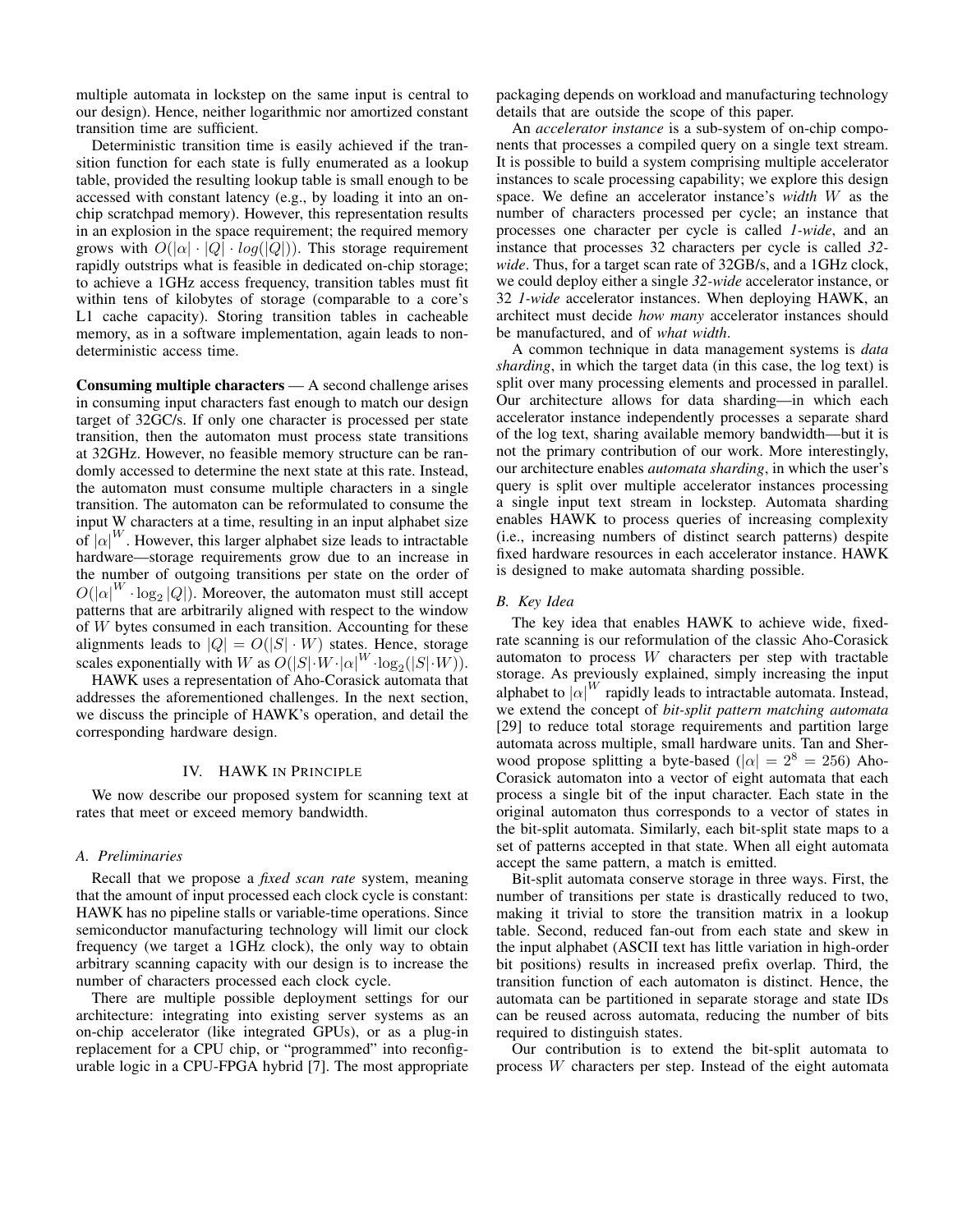

**Fig. 3:** Block diagram of the accelerator architecture.

that would be used in the bit-split setting (one automaton per bit in a byte), our formulation requires  $W \times 8$  automata to process W characters per step. Increasing W introduces the new challenge of addressing the alignment of patterns with respect to the W-character window scanned at each step; we cover this issue in detail in later sections. Extending the bitsplit approach to  $W > 1$  results in exponential storage savings relative to widening conventional byte-based automata. The number of states in a single-bit machine is bounded in the length of the longest search term  $L_{max}$ . Since the automaton is a binary tree, the total number of nodes cannot exceed  $2^{L_{max}+1} - 1$ . The key observation we make is that the length of the longest search pattern is divided by  $W$ , so each bit-split automaton sees a pattern no longer than  $\frac{L_{max}}{W} + P$ , with P being at most two characters added for alignment of the search term in the W-character window. We find  $|Q|$  for a single bit machine scales as  $O(2^{\left[\frac{L_{max}}{W} + P + 1\right]}) = O(1)$  in W. The storage in the bit-split automata grows as  $O(|S| \cdot W)$  to overcome the aforementioned alignment issue (reasons for this storage increase will become clear in subsequent sections). With  $W \times 8$ bit-split machines, the total storage scales as  $O(8 \cdot |S| \cdot W^2)$ , thereby effecting exponential storage savings compared to the byte-based automaton.

#### *C. Design Overview*

We now describe HAWK in detail. Figure 3 shows a highlevel block diagram of a HAWK system. At query time, the system compiles the user's query and sends the compiled query description to each accelerator instance. Each instance then scans the in-memory text log as a stream, constantly outputting matches that should be sent to higher-level software components for further processing (say, to display on the screen or to add to an aggregate computation).

The major components of our design are:

- A *compiler* that transforms the user's query into a form the hardware expects for query processing—a set of *bitsplit pattern matching automata*. These automata reflect the predicates in the user's query.
- *Pattern automaton* hardware units that maintain and advance the bit-split automata. At each cycle, each pattern automaton unit consumes a single bit of in-memory text input. Because each automaton consumes only one bit at a time, it cannot tell by itself whether a pattern has matched. After consuming a bit, each automaton emits a *partial match vector (PMV)* representing the set of patterns that *might* have matched, based on the bit and

the automaton's current state. For an accelerator instance of width *W*, there are *W×8* pattern automaton units. For a query of  $|S|$  patterns, the PMV requires  $|S| \times W$  bits.

- The *intermediate match* hardware unit consumes PMVs from the pattern automata processing each bit position to determine their intersection. At each clock cycle, the intermediate match unit consumes *W×8* PMVs, performing a logical AND operation over the bit-vectors to produce a single *intermediate match vector (IMV)* output. The *IMV* is the same length as the PMVs:  $|S| \times W$ .
- Finally, the *field alignment* unit determines the field within which each match indicated by the IMV is located. Pattern matching in all of the preceding steps takes place without regard to delimiter locations, and therefore, of fields and records in the input log file. This *after-the-fact mapping of match locations to fields*, which is a novel feature of our design, allows us to avoid testing on field identity during pattern matching, and thereby avoids the conditionals and branch behavior that would undermine our fixed-rate scan design. If the field alignment unit finds that the IMV indicates a match for a field number that the user's query requested, then it returns the resulting *final match vector* (FMV) to the database software for postprocessing. To simplify our design, we cap the number of fields allowed in any record to 32—a number sufficient for most real-world log datasets.

Note that each accelerator instance supports searching for 128 distinct patterns. Therefore, a device that has 32 *1-wide* accelerator instances can process up to 32×128 patterns, a device with 16 *2-wide* instances can process up to 16×128 distinct patterns, and a device with a single *32-wide* instance can process up to 1×128 distinct patterns. By varying the number of instances and their width, the designer can trade off pattern constraints, per-stream processing rate, and, as we shall see later, area and power requirements (see Section VI-C).

#### V. HAWK ARCHITECTURE

We now describe the four elements of HAWK highlighted in Figure 3 in detail.

#### *A. Compiler*

HAWK first compiles the user's query into pattern-matching automata. Figure 4 conceptually depicts compilation for a 4 wide accelerator. Algorithm 1 lists the compilation algorithm. The compiler's input is a query in the form described in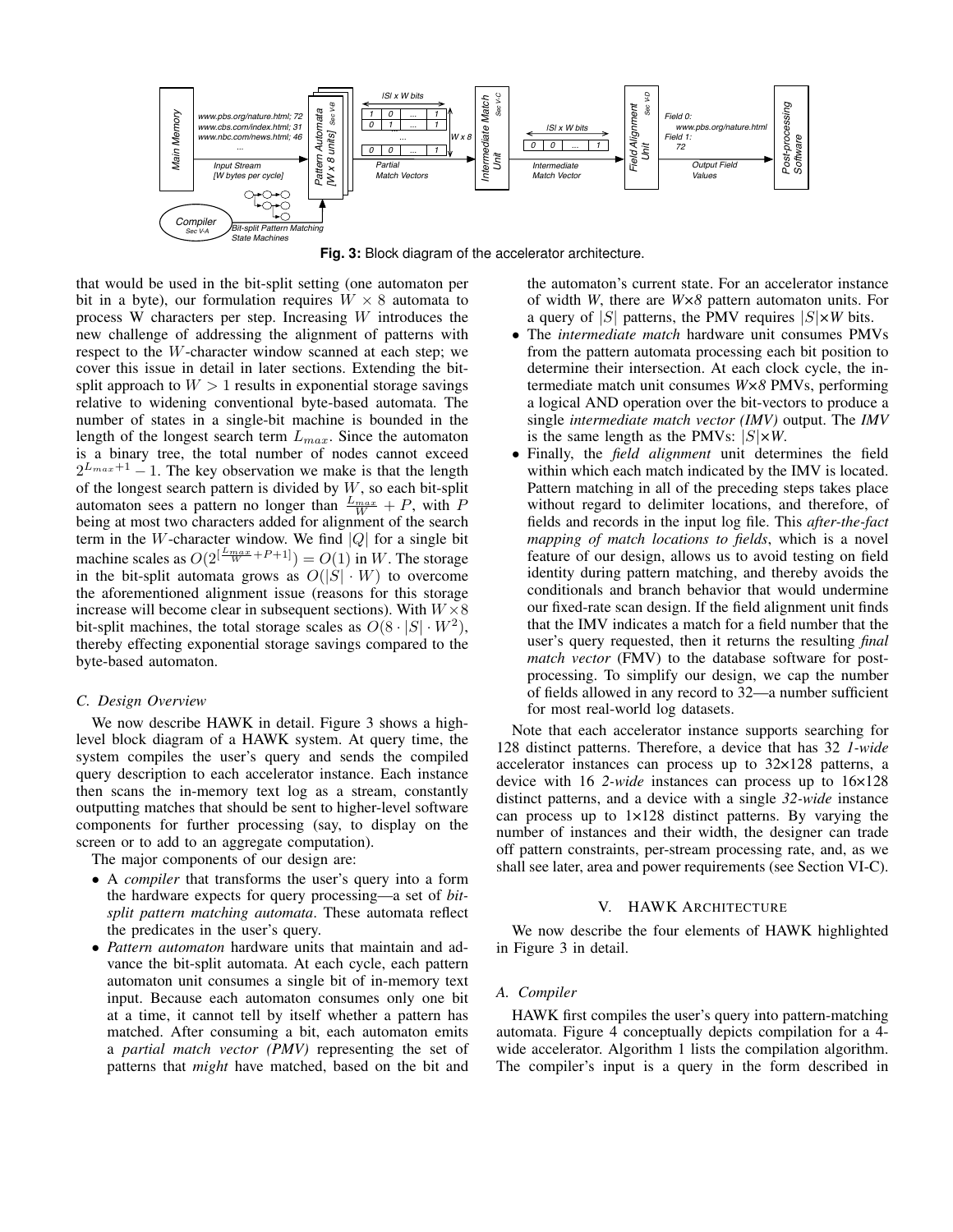Algorithm 1 The multicharacter bit-split pattern matching automata compilation algorithm.





**Fig. 4:** Three-step compiler operation for a 4-wide accelerator and three search terms (W=4, S=3).

Section II. After parsing the query, the compiler determines the set of all patterns S, which is the union of the patterns sought across all fields in the WHERE clause. S is sorted lexicographically and then sharded across accelerator instances (Line 1). Sharding  $S$  lexicographically maximizes prefix sharing within each bit-split automaton, reducing their sizes.

Next, the compiler must transform  $S$  to account for all possible alignments of each pattern within the W-character window processed each cycle. The compiler forms a new set  $S'$  wherein each pattern in  $S$  is padded on the front and back with wildcard characters to a length that is a multiple of  $W$ , forming W patterns for all possible alignments with respect to the W-character window (Lines 2-7). Figure 4 shows an example of this padding for  $S=\{bit, byte, nibble\}$  and  $W=4$ . For a machine where  $W=1$ , there is just one possible pattern alignment in the window; no padding is required.

The compiler then generates bit-split automata for the padded search patterns in  $S'$  according to the algorithm proposed by Tan and Sherwood [29] (Lines 9-16). A total of W×8 such automata are generated, one per input stream bit processed each cycle. Since each state in these automata has only two outgoing edges, the transition matrix is easy to represent in hardware. Automata are encoded as transition tables indexed by the state number. Each entry is a 3-tuple comprising the next state for input bits of zero and one and the PMV for the state. Each state's PMV represents the set of padded patterns in  $S'$  that are accepted by that automaton in that state. The compiler assigns each alignment of each pattern a distinct bit position in the PMV (Line 21). It is important to note that the hardware does not store  $S'$  directly. Rather, patterns are represented solely as bits in the PMV.

| Accelerator Width (W)                   |     |      |                     |            |      |
|-----------------------------------------|-----|------|---------------------|------------|------|
| Per Bit-split Machine Storage (KB) 74.8 |     |      | 69.6 33.5 16.5 16.4 |            | 32.8 |
| Total Storage (MB)                      | 0.6 | 1.11 | 1.07                | $1.06$ 2.1 | 8.4  |

**TABLE II:** Provisioned storage.

#### *B. Pattern Automata*

The *pattern automata* (first panel of Figure 5) each process a single bit-split automaton. Each cycle, they each consume one bit from the input stream, determine the next state, and output one PMV indicating possible matches at that bit position. Consider the pattern automaton responsible for bit 0 of the W×8-bit input stream (from Figure 5). In *cycle 0*, the automaton's current state is 0. The combination of the current state and the incoming bit value indicates a lookup table entry; in this case, the incoming bit value is 0, so the lookup table indicates a next state of 1. The pattern automaton advances to this state and emits its associated PMV to the intermediate match unit for processing in the next cycle.

The transition table and PMV associated with each state are held in dedicated on-chip storage. We use dedicated storage to ensure each pattern automaton can determine its next state and output PMV at a 1GHz frequency. (Accesses may be pipelined over several clock cycles, but, our implementation requires only a single cycle at 1GHz). We determine storage requirements for pattern automata empirically. We select 128 search terms at random from an English dictionary and observe the number of states generated per automaton. We then round the maximum number of states required by any automaton to the next power of 2, and provision this storage for all automata. (Note that if the query workload were to systematically include longer strings, such as e-commerce URLs, then storage requirements would be correspondingly higher.)

Table II shows the *per-automaton* and *total* storage allocation for a range of accelerator widths. Importantly, the storage per pattern automaton is comparable to a first-level data cache of a conventional CPU, which must support a similar access frequency. We observe a few interesting trends. First, the perautomaton-storage is minimal for  $W=8$  and  $W=16$ . Whereas the number of patterns grows with  $W$  (a consequence of our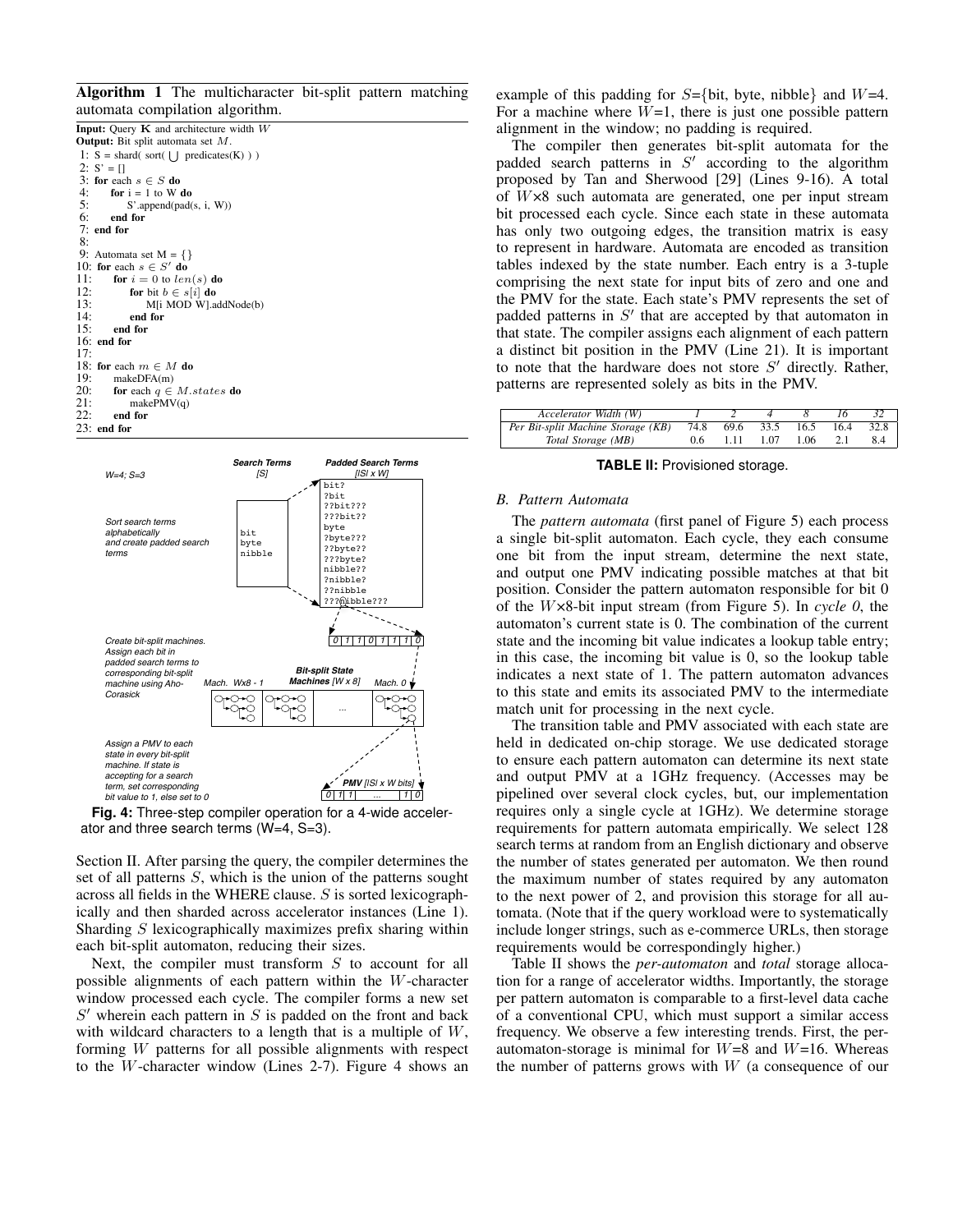

**Fig. 5:** Operation of the major string matching subunits.

padding scheme), the number of states in each automaton shrinks due to an effective reduction in pattern length (a consequence of processing multiple characters simultaneously). Simultaneously, as the number of patterns grows, the PMV width increases. The reduction in states dominates the larger PMV widths until  $W=16$ , after which the impact of increased PMV widths starts to dominate. Note that we conservatively provision the same storage for all automata, despite the fact that ASCII is highly skewed and results in far more prefix sharing in high-order bit positions. This decision allows HAWK to support non-ASCII representations and ensures symmetry in the hardware, which facilitates layout.

# *C. Intermediate Match Unit*

The *intermediate match* unit (middle panel of Figure 5) calculates the intersection of the PMVs. A pattern is present at a particular location in the input stream only if it is reported in the PMVs of *all* pattern automata. The intermediate match unit is a wide and deep network of AND gates that computes the conjunction of the  $W \times 8$  |S|  $\times$  W-bit PMVs. The result of this operation is a  $|S| \times W$ -bit wide intermediate match vector (IMV). As with the pattern automata, the intermediate match unit's execution can be pipelined over an arbitrary number of clock cycles without impacting the throughput of the accelerator, but our 32-wide ASIC implementation requires only a single cycle. In our FPGA prototype, we integrate the pattern automata and intermediate match unit and pipeline them over 32 cycles; this simplifies delay balancing across pipeline stages. Figure 5 shows that the PMVs generated by the pattern automata in *cycle 0* are visible to the intermediate match unit in *cycle 1*. The intermediate match unit performs a bitwise AND operation on all W×8  $|S| \times W$ -bit PMVs and yields an IMV. In our example, the second and last bits of all PMVs are set, indicating that the padded patterns corresponding to these entries have been matched by all bitsplit automata (i.e., true matches). The intermediate match unit, therefore, outputs an IMV with these bits set.

#### *D. Field Alignment Unit*

HAWK's operation so far has ignored the *locations* of matches between the log text and the user's query; it can detect a match, but cannot tell whether the match is in the correct field. The *field alignment* unit (bottom panel of Figure 5) reconstructs the association between pattern matches and fields. The output of the field alignment unit is an array of field match vectors (FMVs), one per field. Each FMV has a bit per padded pattern that allows the determination of the exact location of the matching pattern within the input stream; i.e., bit  $i$  in FMV  $j$  indicates whether pattern  $i$  matches field  $j$  and the pattern's location within the input stream.

The field alignment unit receives two inputs. The first input is the  $|S| \times W$ -bit IMV output from the intermediate match unit. This vector represents the patterns identified as true matches. The second input comes from a specialized *delimiter detector* that is preloaded with user-specified delimiter characters. (The hardware design for the delimiter detector is straightforward and is not detailed here for brevity. It is essentially a simple single-character version of pattern matching.) Each cycle, the delimiter detector emits a field ID for every character in the W-character window corresponding to the current IMV (overall, W field IDs). Search patterns that end at a particular character location belong to the field indicated by the delimiter detector. Recall that bit positions in the PMVs (and hence, the IMV) identify the end-location of each padded search pattern within the current W-character window (see Section V-A). Thus for every end-location, the field alignment unit maps corresponding IMV bits to the correct field ID, and the respective FMV. The operation of the field alignment unit is a demultiplexing operation (see Figure 5).

In *cycle 2*, the field alignment unit evaluates the window previously processed by the pattern automata and the intermediate match unit. In our example, the IMV's second and last bits are set; i.e., the patterns ending at character<sub>0</sub> and character<sub>W − 1</sub> have matched in *some* fields. The delimiter detector indicates that character<sub>0</sub> is in field<sub>0</sub>, and character<sub>W − 1</sub> is in field<sub>1</sub>. Thus, the patterns ending at character<sub>0</sub> are mapped to the FMV for field<sub>0</sub>, and the patterns ending at character<sub>W − 1</sub> are mapped to the FMV for field<sub>1</sub>. The mapped FMVs are subsequently sent to the post-processing software.

The field alignment unit hardware entails 32 AND operations for each bit of the IMV. Compared to the pattern matching automata, area and power overheads are minor.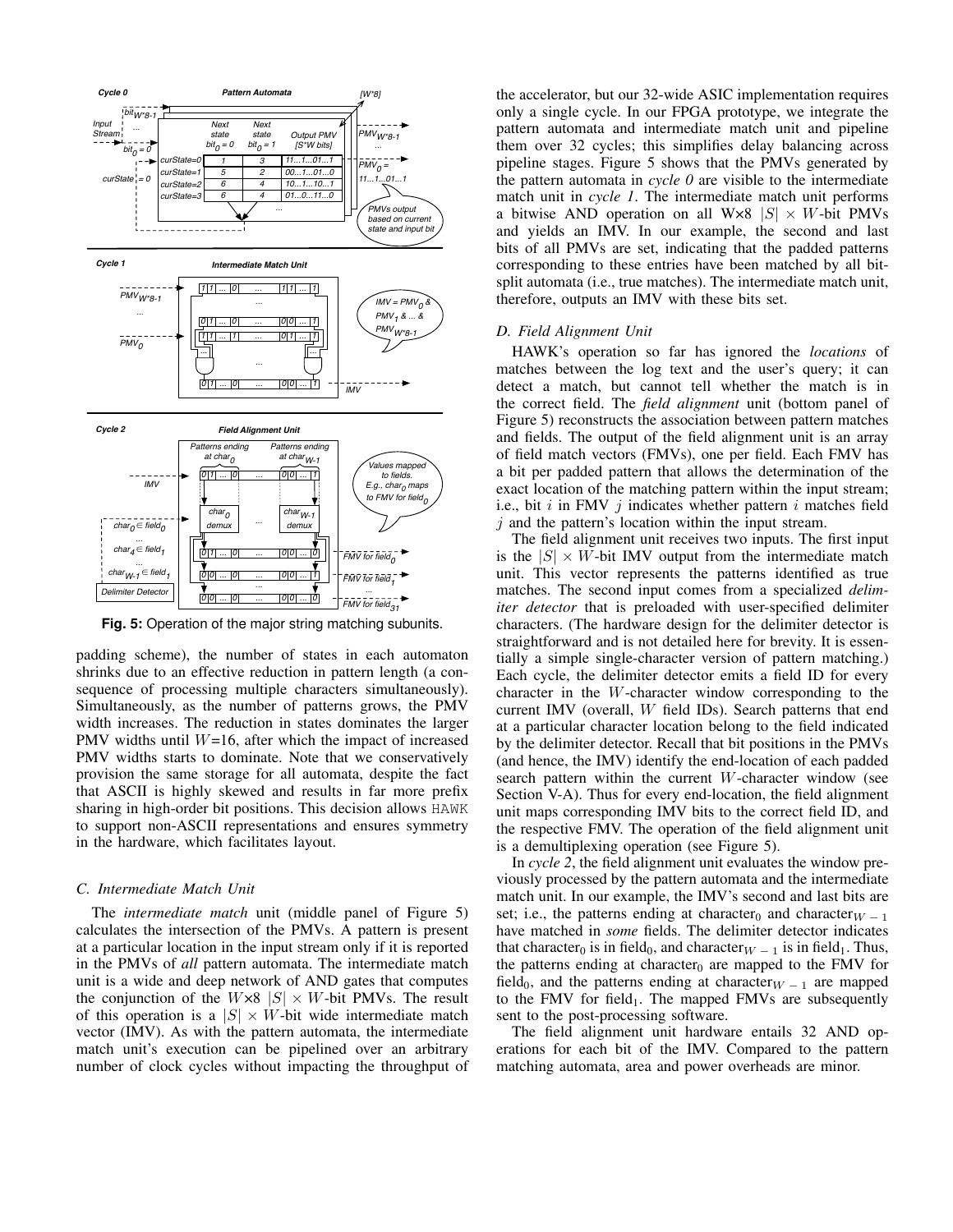# VI. EXPERIMENTAL RESULTS

| Processor           | Dual socket Intel E5630      |
|---------------------|------------------------------|
|                     | 16 threads @ 2.53 GHz        |
| Caches              | 256 KB L1, 1 MB L2, 12 MB L3 |
| Memory Capacity     | 128 GB                       |
| Memory Type         | Dual-channel DDR3-800        |
| Max. Mem. Bandwidth | $12.8$ GB/s                  |

#### **TABLE III:** Server specifications.

We utilize three evaluation metrics for HAWK. The most straightforward is query processing performance when compared to conventional solutions on a modern server. The other metrics are HAWK's area and power requirements, constraints extremely important to chip designers. We will show that when given hardware resources that are a fraction of those used by a Xeon chip, an ASIC HAWK can reach its goal of 32GC/s and can comfortably beat conventional query processing times, sometimes by multiple orders of magnitude. Furthermore, we validate the HAWK design through proof-of-concept implementation in an FPGA prototype with scaled down frequency and width and demonstrate that even this drastically downscaled design still can outperform software.

#### *A. Experimental Setup*

We compare HAWK's performance against four traditional text querying tools: *awk*, *grep*, *MonetDB* [17], and *Lucene* [18]. We run all conventional software on a Xeon-class server (see Table III). We preload datasets into memory, running an initial throwaway experiment to ensure data is hot. We repeat all experiments five times and report average performance.

We implement a HAWK ASIC in the Verilog hardware description language. Fabricating an actual ASIC is beyond the scope of a single paper; instead, we estimate performance, area, and power of the ASIC design using Synopsys' Design-Ware IP suite [28], which includes tools that give timing, area, and power estimates. (Synthesis estimates of area and power are part of conventional hardware design practice). Synthesizing an ASIC design entails choosing a target manufacturing technology for the device. We target a commercial 45nm manufacturing technology with a nominal operating voltage of 0.72V, and design for a clock frequency of 1GHz. The details are less important than the observation that this technology is somewhat out of date; it is two generations behind the manufacturing technology used in the state-of-the-art Xeon chip for our conventional software performance measurements. However, the 45nm technology is the newest ASIC process to which we have access. Since power and area scale with the manufacturing technology, we compare HAWK's power and area against a prior-generation Intel processor manufactured at the same  $45$ nm technology node as  $HAWK<sup>2</sup>$ .

The FPGA HAWK prototype is tested on an Altera Arria V development platform. Due to FPGA resource constraints, we build a single 4-wide HAWK accelerator instance. We use the block RAMs available on the FPGA to store the state transition tables and PMVs of the pattern matching automata.

In the aggregate, the automata use roughly half of these RAMs; there are insufficient RAMs for an 8-wide accelerator instance. Because of global wiring required to operate the distributed RAMs, we restrict clock frequency to 100MHz. Thus, the prototype achieves a scan rate of 400MB/s. Because of limited memory capacity and overheads in accessing off-chip memory on our FPGA platform, we instead generate synthetic log files directly on the FPGA. Our log generator produces a random byte-stream (via a linear feedback shift register) and periodically inserts a randomly selected search term from a lookup table<sup>3</sup>. We validate that the accelerator correctly locates all matches.

The HAWK compiler is written in C. Relative to query execution time, compilation time is negligible. Since the primary focus of this paper is on string pattern matching, our compiler software does not currently handle numeric fields automatically; we compile numeric queries by hand.

Our evaluation considers three example use cases for HAWK that stress various aspects of its functionality. In each case, we compare to the relevant software alternatives.

*1) Single Pattern Search:* We first consider the simplest possible task: a scan through the input text for a single, fixed string. We generate a synthetic 64GB dataset comprising 100 byte lines using the text log synthesis method described by Pavlo [23]. We formulate the synthetic data to include target strings that match a notional user query with selectivities of 10%, 1%, 0.1%, 0.01%, and 0.001%. We time the queries needed to search for each of these strings and report matching lines. We compare HAWK against a relational column-store database (*MonetDB*) and the UNIX *grep* tool. For *MonetDB*, we load the data into the database prior to query execution.

*2) Multiple Pattern Search:* Next, we consider a semijoinlike task, wherein HAWK searches for multiple patterns in a real-world dataset, namely, the Wikipedia data dump (49 GB). We select patterns at random from an English dictionary; we vary their number from one to 128. We compare against an inverted text index query processor (*Lucene*) and *grep*. For *Lucene*, we create the inverted index prior to query execution; indexing time is not included in the performance comparison. *Lucene* and *grep* handle certain small tokenization issues differently; to ensure they yield identical search results, we make some small formatting changes to the input Wikipedia text. We execute *grep* with the *-Fw* option, which optimizes its execution for patterns that contain no wildcards.

*3) Complex Predicates:* Finally, we consider queries on a webserver-like log of the form <*Source IP, Destination URL, Date, Ad Revenue, User Agent, Country, Language, Search Word, Duration*>. This dataset is also based on a format proposed by Pavlo [23]. A *complex query* has selection criteria for multiple columns in the log. It takes the following form<sup>4</sup>: SELECT COUNT(\*) FROM dataset WHERE (

(Date in specified range) AND (Ad Revenue within range)

AND (User Agent LIKE value2 OR ...)

<sup>2</sup>We measure software performance on the more recent Xeon E5630 chip listed in Table III; the 45nm Xeon W5590 is used only for area and power comparisons.

<sup>&</sup>lt;sup>3</sup>We pursue this methodology since HAWK's performance is independent of the characteristics of both the input stream and search patterns.

<sup>&</sup>lt;sup>4</sup>We use COUNT so *MonetDB* does not incur extra overhead in returning concrete result tuples, but rather incurs only trivial aggregation costs.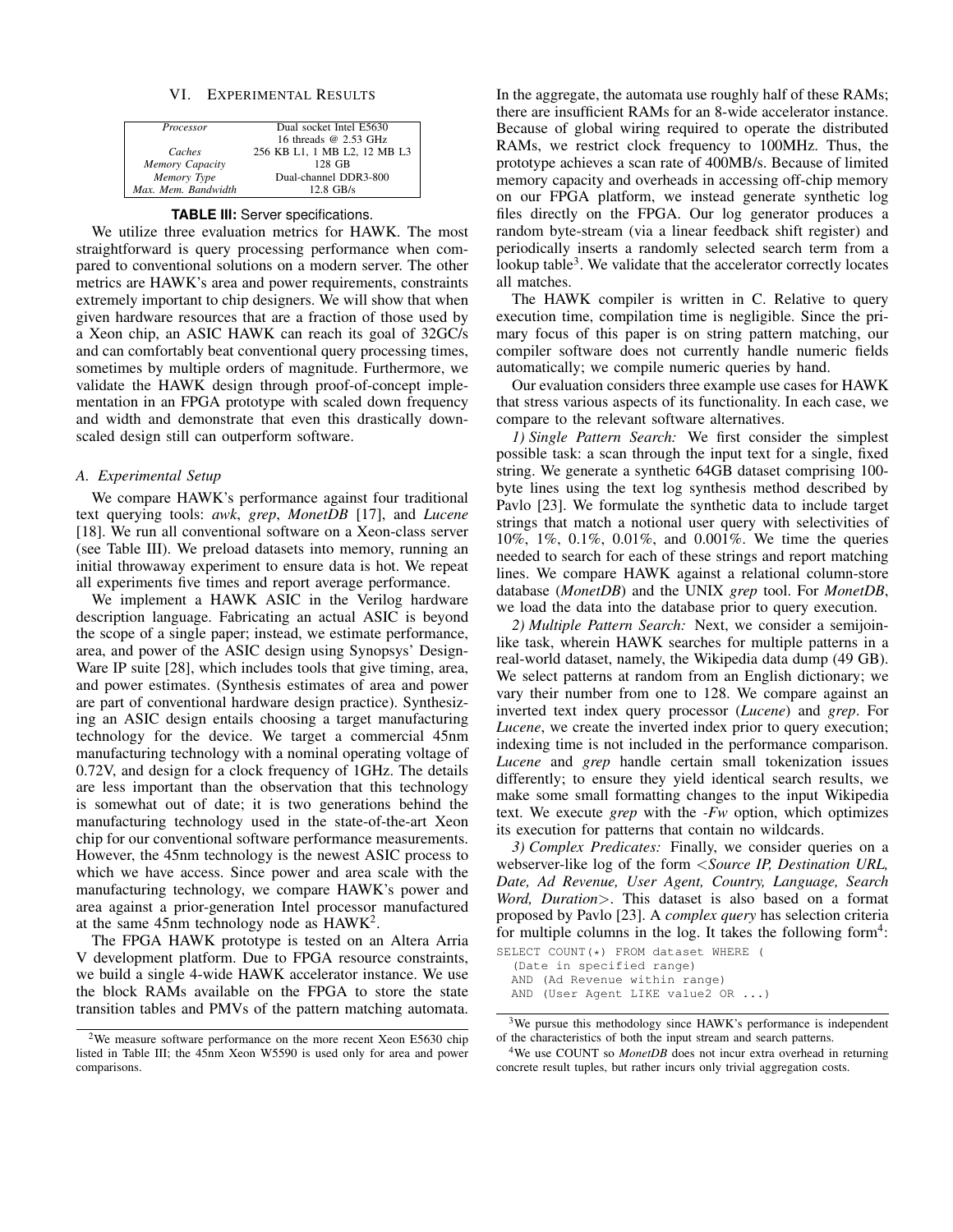

**Fig. 6:** Query performance for the single pattern search task on synthetic data, across varying selectivities.

AND (Country LIKE value4 OR Country LIKE ...) AND (Language LIKE value6 OR Language LIKE ...)

AND (Search Word LIKE value8 ...)

AND (Duration within range)).

We tune the various query parameters to achieve selectivities of 10%, 1%, 0.1%, 0.01%, and 0.001%. We compare against equivalent queries executed with the relational column-store (*MonetDB*) and the UNIX tool *awk*.

#### *B. Performance*

We contrast the performance of HAWK to various software tools in GC/s. By design, the HAWK ASIC always achieves a performance of 32GC/s (0.4GC/s for the FPGA); due to conscious design choices, there is no sensitivity to query selectivity or the number of patterns with HAWK, provided the query fits within the available automaton state and PMV capacity. In contrast, software tools show sensitivity to both these parameters, so we vary them in our experiments.

*1) Single Pattern Search:* Figure 6 compares HAWK's single pattern search performance against *MonetDB* and *grep*. HAWK's constant 32GC/s performance is over an order of magnitude better than either software tool, and neither comes close to saturating memory bandwidth. *MonetDB*'s performance suffers somewhat when selectivity is high (above 1%), but neither *grep* nor *MonetDB* exhibit much sensitivity at lower selectivities.



**Fig. 7:** Query performance on real-world text data, for varying numbers of search patterns.

*2) Multiple Pattern Search:* Figure 7 compares HAWK against *Lucene* and *grep* when searching for multiple



**Fig. 8:** Query performance for complex predicates task, across varying selectivities.

randomly-chosen words in the Wikipedia dataset. For *Lucene*, we explore query formulations that search for multiple patterns in a single query or execute separate queries in parallel and report the best result.

*Grep*'s performance is poor: its already poor performance for single-pattern search (1GC/s) drops precipitously as the number of patterns increases, to as little as 20 megacharacters/s in the 128-word case. Unsurprisingly, because it uses an index and does not actually scan the input text, *Lucene* provides the highest performance. We report its performance by dividing query execution time by the size of the data set to obtain an equivalent GC/s scan rate. Note that this equivalent scan rate exceeds available memory bandwidth in many cases (i.e., no scan-based approach can reach this performance).

Remarkably, however, our results show that, when the number of patterns is large, a HAWK ASIC is competitive with Lucene *even though HAWK does not have access to a precomputed inverted index*. In the 128-pattern case, *Lucene's* performance of 30.4GC/s falls short of the 32GC/s performance of HAWK. At best, *Lucene* outperforms HAWK by a factor of two for this data set size (its advantage may grow for larger data sets, since HAWK's runtime is linear in the dataset size). Of course, these measurements do not include the 30 minutes of pre-query processing time that *Lucene* requires to build the index. Our result demonstrates that scan-based query execution can be performance-competitive with pre-computed indexes for RAM-resident text corpora.

*3) Complex Predicates:* Figure 8 compares HAWK, *MonetDB*, and *awk* on the complex queries described in Section VI-A3. *MonetDB* performance spans a 45× range as selectivity changes from 10% to 0.001%. When selectivity is low, *MonetDB* can order the evaluation of query predicates to rapidly rule out tuples, avoiding the need to access most data. For 0.001% selectivity, it outperforms HAWK by 3×. However, for queries that admit more tuples (i.e., where *MonetDB* must more frequently examine large text fields), HAWK provides superior performance, with more than  $10\times$  advantage at  $10\%$ selectivity. The performance of *awk* is not competitive.

# *C. ASIC Area and Power*

We report a breakdown of an ASIC HAWK instance's persub-component area and power estimates for two extreme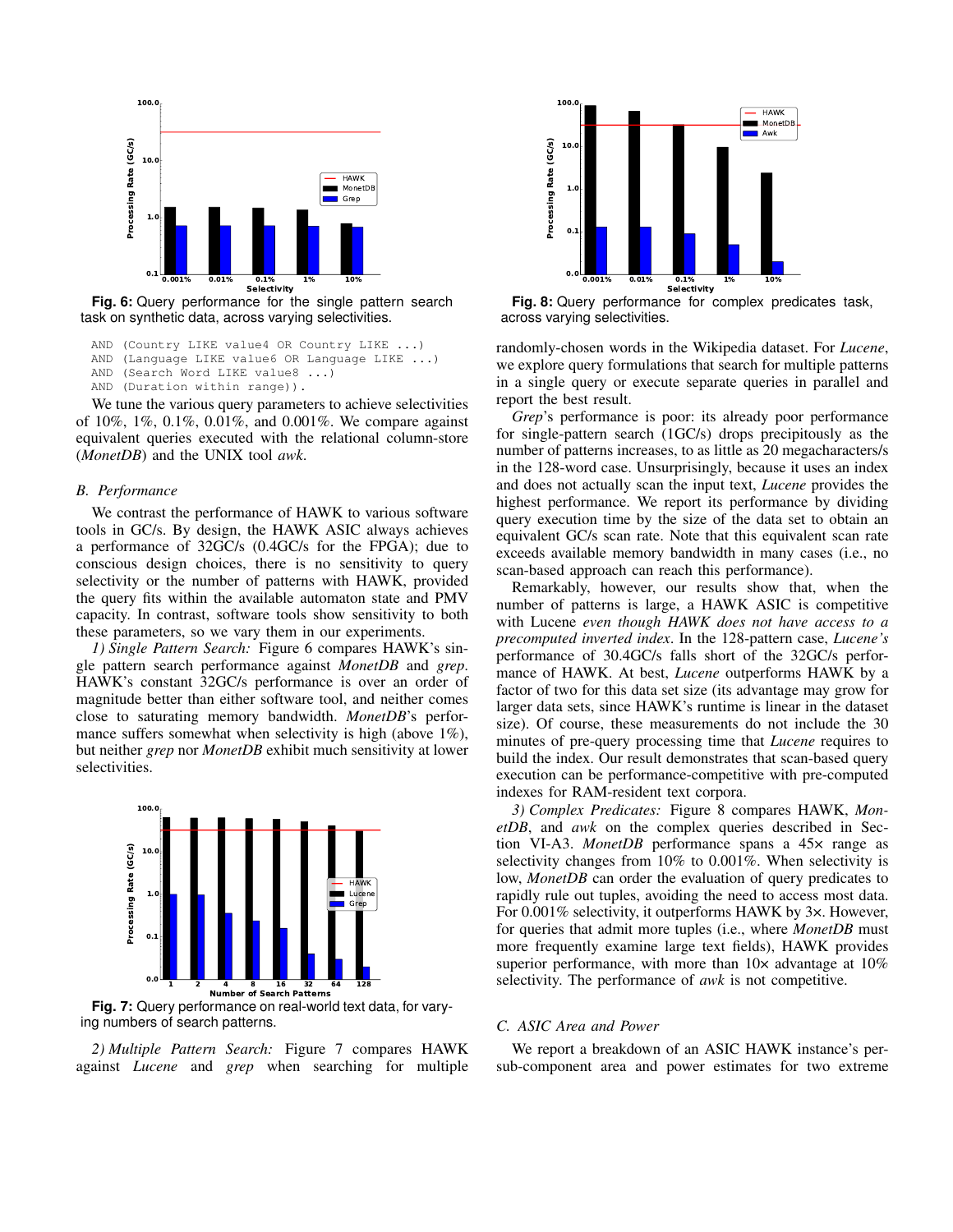





**Fig. 10:** Power requirements for various accelerator widths and configurations (compared to a Xeon W5590 chip).

design points, *1-wide* and *32-wide*, in Table IV. For both designs, the pattern automata account for the vast majority of area and power consumption. Pattern automata area and power are dominated by the large storage structures required for the state transition matrix and PMVs. We can see here the impact that state machine size has on the implementation. Even with the drastic savings afforded by the bit-split technique, the automata storage requirements are still large; without the technique, they would render the accelerator impractical.

|                           |               | $1$ -wide  | $32$ -wide    |              |  |
|---------------------------|---------------|------------|---------------|--------------|--|
| Unit                      | Area $(mm^2)$ | Power (mW) | Area $(mm^2)$ | Power $(mW)$ |  |
| Pattern Automata          | 5.7           | 2602       | 86            | 44.563       |  |
| Intermediate Match Unit   | < 0.1         | $<$ 1      | - 1           | 35           |  |
| Field Alignment Unit      | $<$ 1         | 14         |               | 448          |  |
| <b>Delimiter Detector</b> | 1.1           | $<$ 1      | ← 1           | $<$ 1        |  |
| Numeric Units             | < 0.1         |            | - 1           | 39           |  |
| Other Control Logic       | 0.2           | 26         |               | 146          |  |
| Total                     |               | 2644       | 89            |              |  |

**TABLE IV:** Component area and power needs for 1-wide and 32-wide configurations.

Figures 9 and 10 compare the area and power requirements of ASIC HAWK to an Intel Xeon W5590 chip [3], a chip in the same generation manufacturing technology as our synthesized design (45nm). We find that a 1-wide HAWK instance requires only 3% of the area and 2% of the power of the Xeon chip. A 32-wide HAWK requires 42% of the area and 35% of the power of the Xeon processor. Although these values are high, they would improve when using more modern manufacturing technology; a 32-wide HAWK instance might occupy roughly one-sixth the area of a modern server-class chip.

Figures 9 and 10 also reveal an interesting trend. The 8 wide (4×8) and 16-wide (2×16) HAWK configurations utilize resources more efficiently (better performance per area or watt) than other configurations. This saddle point arises due to two opposing trends. Initially, as width  $W$  increases from 1, the maximum padded pattern length  $(L_{max})$  per bit-split automaton decreases rapidly. Since each bit-split automaton is a binary tree, lower  $L_{max}$  yields a shallower tree (i.e., fewer states) with more prefix sharing across patterns. Overall, the reduced number of states translates into reduced storage costs. However, as W continues to grow,  $L_{max}$  saturates at a minimum while the set of padded patterns,  $S'$ , grows proportionally to  $|S| \times W$ . Each pattern requires a distinct bit in the PMV, which increases the storage cost per state. Above  $W = 16$ , the increased area and power requirements of the wide match vectors outweigh the savings from reduced  $L_{max}$ , and total resource requirements increase.

Overall, the 8-wide and 16-wide configurations strike the best balance between these opposing phenomena. It is more efficient to replace one 32-wide accelerator with four 8-wide accelerators or two 16-wide accelerators. The *4×8* configuration, which exhibits the lowest area and power costs, requires approximately 0.5× area and 0.48× power compared to the 32-wide accelerator, while maintaining the same performance. Compared to the W5590, the *4×8* configuration requires 0.21× the area and  $0.17\times$  the power. Four 8-wide accelerator instances (*4×8*) provide the best performance-efficiency tradeoff.

# *D. FPGA Prototype*

We validate the HAWK hardware design through our FPGA prototype. As previously noted, the prototype is restricted to 4-wide accelerator instance operating at a 100MHz clock frequency, providing a fixed scan rate of 400MB/s. As with the ASIC design, the storage requirements of pattern automata dominate resource requirements on the FPGA. We program the accelerator instance to search for the same 64 search terms as in the multiple pattern search task described in Section VI-A2. Although it is 80× slower than our ASIC design, the FPGA prototype nevertheless remains faster than *grep* for this search task by 13×, as *grep* slows drastically when searching for multiple patterns. Whereas *grep* achieves nearly a 1GB/s scan rate for a single pattern, it slows to 30MB/s when searching for 64 terms. (Note that this is still faster than searching for the terms sequentially in multiple passes, but only by a small factor). With better provisioning of on-chip block RAMs, both the width and clock frequency of the FPGA prototype could be improved, increasing its advantage over scanning in software.

#### VII. RELATED WORK

There are several areas of work relevant to HAWK.

String Matching — Multiple hardware-based designs have been proposed to accomplish multicharacter Aho-Corasick processing. Chen and Wang [9] propose a multicharacter transition Aho-Corasick string matching architecture using nondeterministic finite automata (NFA). Pao and co-authors [22] propose a memory-efficient pipelined implementation of the Aho-Corasick algorithm. However, neither work aims to meet or exceed available memory bandwidth. Some elements of our approach have been used in the past. Hua et al. [12] present a string matching algorithm that operates on variable-stride